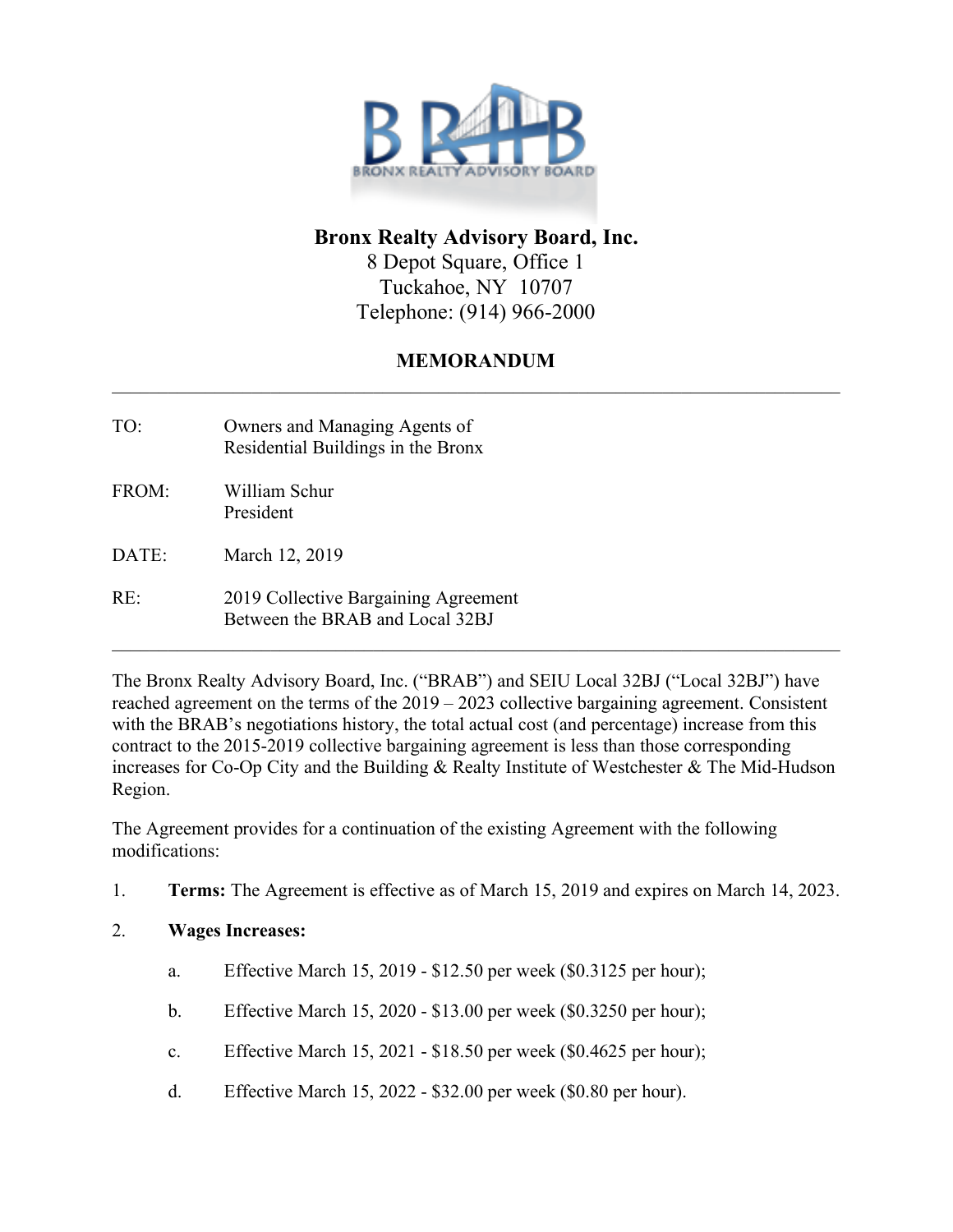- 3. **Minimum Wage Rate Increases:** Minimum wage rate increases as follows:
	- a. In buildings with over 5 employees:

|                              | <b>Effective</b><br><b>March 15, 2019</b>                           | <b>Effective</b><br><b>March 15, 2020</b> | <b>Effective</b><br><b>March 15, 2021</b> | <b>Effective</b><br><b>March 15, 2022</b> |
|------------------------------|---------------------------------------------------------------------|-------------------------------------------|-------------------------------------------|-------------------------------------------|
| <b>Super</b><br>/Handyperson | \$0.50 per hour over<br>the applicable<br>statutory minimum<br>wage | \$16.50 per hour                          | $$17.00$ per hour                         | $$18.00$ per hour                         |
| <b>Others</b>                | \$0.25 per hour over<br>the applicable<br>statutory minimum<br>wage | $$15.50$ per hour                         | $$16.00$ per hour                         | $$16.50$ per hour                         |

b. In buildings with 5 or less employees:

|                      | <b>Effective</b><br><b>March 15, 2019</b><br>$$0.20$ per hour<br>over the | <b>Effective</b><br><b>March 15, 2020</b> | <b>Effective</b><br><b>March 15, 2021</b> | <b>Effective</b><br><b>March 15, 2022</b> |
|----------------------|---------------------------------------------------------------------------|-------------------------------------------|-------------------------------------------|-------------------------------------------|
| <b>All Employees</b> | applicable<br>statutory<br>minimum wage                                   | \$15.25 per hour                          | $$15.50$ per hour                         | $$16.00$ per hour                         |

#### 4. **Fund Contributions:**

- a. *Health Fund:* Increase per employee as follows:
	- i. Effective April 1, 2019 \$1,299 per month;
	- ii. Effective January 1, 2020 \$1,295.78 per month;
	- iii. Effective April 1, 2020 \$1,368.78 per month;
	- iv. Effective April 1, 2021 \$1,444.78 per month;
	- v. Effective April 1, 2022 \$1,526.78 per month.
- b. *Pension Fund:* Increase per employee as follows:
	- i. Effective April 1, 2019 \$334.02 per month;
	- ii. Effective April 1, 2020 \$357.40 per month;
	- iii. Effective April 1, 2021 \$382.42 per month;
	- iv. Effective April 1, 2022 \$409.19 per month.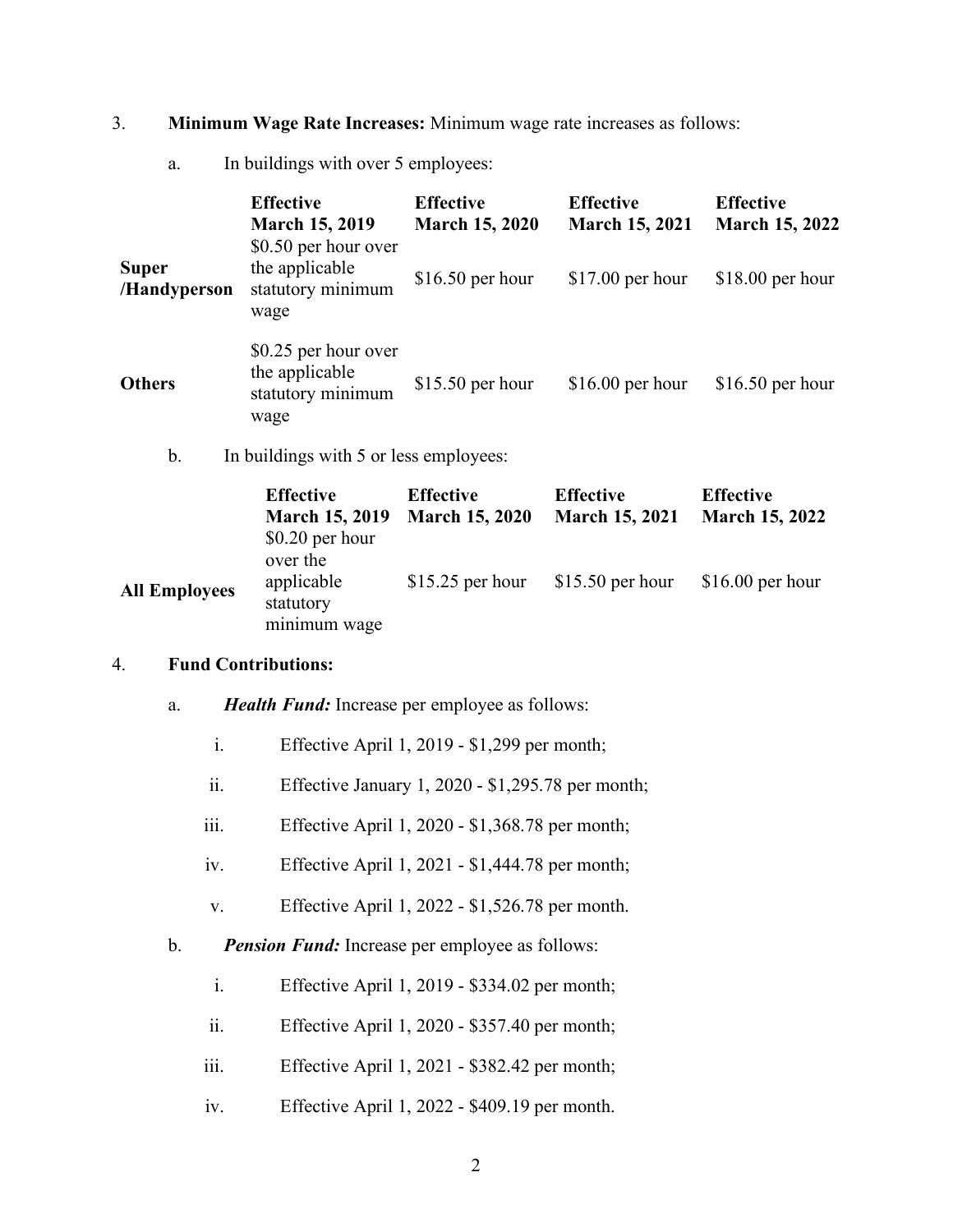- c. *Legal Fund:* Effective April 1, 2019, contributions to the Legal Fund increase from \$7.00 to \$9.00 per month per employee.
- d. *Training Fund:* No additional change. The contribution rate remains \$14.13 per month per employee.
- e. *Supplemental Retirement Savings Plan:* No additional change. The contribution rate remains \$5.00 per week per employee.

## 5. **Wage-and-Hour Claims:**

- a. The parties agreed that all statutory claims asserting violation of wage and hour laws (e.g. overtime claims) will be subject to mandatory mediation to attempt to narrow or resolve that claim.
- b. This mediation is intended to occur prior to litigation of a wage-and-hour claim, and any claim filed in court should be stayed pending the outcome of the required mediation.

6. **Overtime:** Except in emergency circumstances, employees may not work overtime hours without approval of the employer. Employees are required to report emergency overtime hours worked to the employer as soon as practicable.

7. **Probationary Period:** Trial periods for newly hired employees may be extended for a period of 30 days upon written request of the employer and consent of the Union, which the union may not unreasonably withhold.

8. **Meal Allowance:** The meal allowance increases from \$7.50 to \$10.00 for non-resident employees that work eight hours in a day and are required to work at least four hours of overtime.

9. **Sick/Personal Days:** The parties agreed that the paid leave benefits are comparable to those required by the New York City Earned Safe and Sick Time Act. Therefore, the parties waived the provisions of that Act.

10. **Schedule Changes:** The parties agreed that the schedules, paid time off, and leaves of absence are comparable to those required by the New York City Temporary Schedule Change Law. Therefore, the parties waived the provisions of that law.

11. **Paid Family Leave:** Employers will provide paid family leave in accordance with the requirements of applicable state and federal law. All applicable leaves will run concurrently.

### 12. **Union Security:**

a. The parties agreed that all employer who are currently transmitting dues, initial fees, legal assessments, and other deductions to the Union electronically, utilizing the 32BJ self-service portal, shall continue to do so.